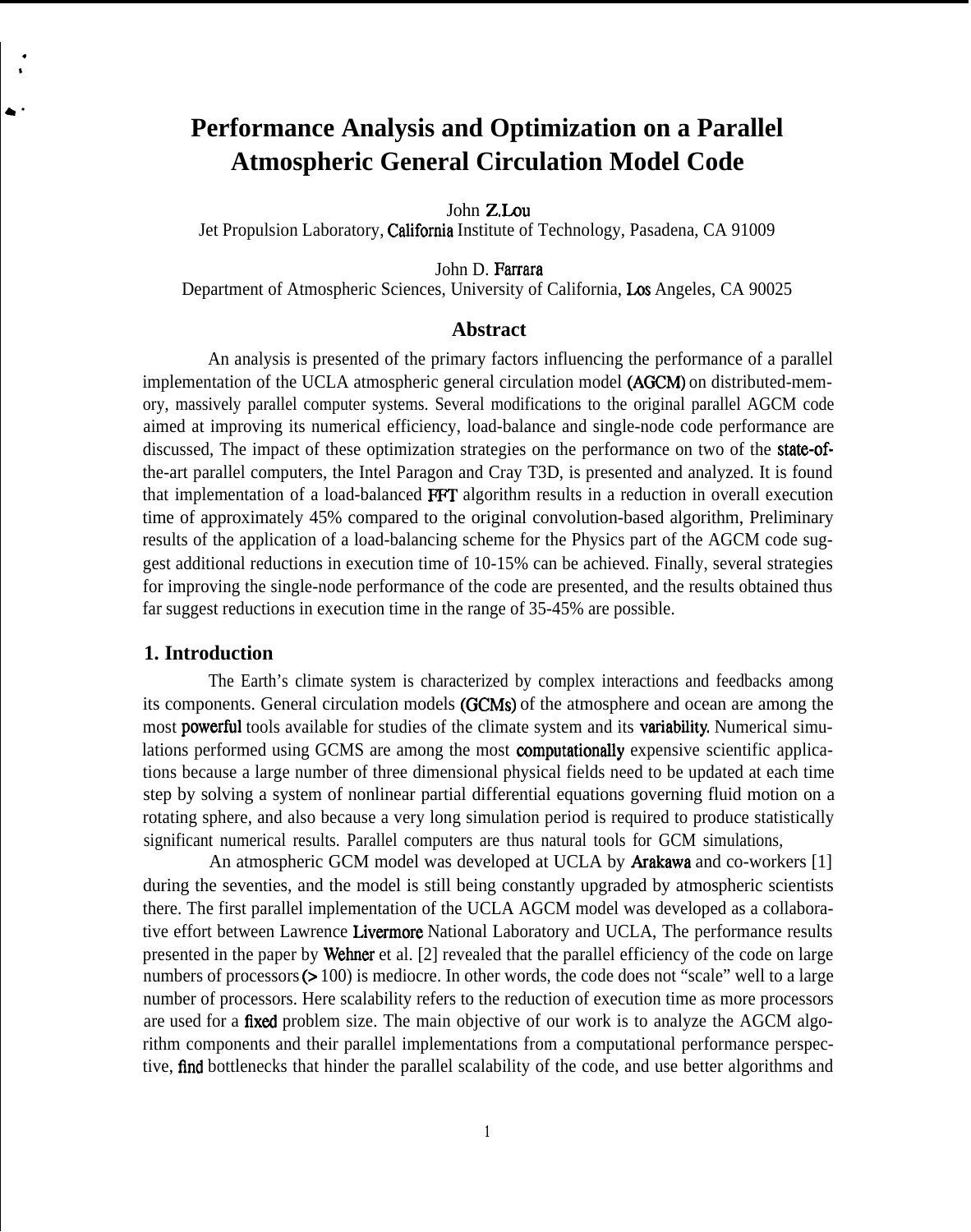more efficient parallel implementation strategies to maximize the performance of the AGCM code on scalable parallel systems.

This paper is organized as follows: Section 2 gives a brief overview of the structure of the parallel UCLA AGCM code and an analysis of its parallel performance, Section 3 discusses our optimization strategies on the code to improve its performance on massively parallel systems, Section 4 presents a performance comparison between the modified parallel code and the original one, Section 5 offers some of our thoughts on developing reusable template modules for GCM simulations, and finally in Section 6 we present our conclusions.

## **2. Structure and performance of the parallel AGCM code**

The UCLA AGCM code is a software package which simulates many physical processes. The reader is referred to **Suarez** et al. [3] and references therein for a more complete description of the representations of the physical processes. As a result of the different algorithms used to represent the many different processes, the AGCM code is complex and heterogeneous. There are, however, two major components of the code: i) **AGCM/Dynamics**, which computes the evolution of the fluid flow governed by the primitive equations by means of finite-differences, and ii) AGCM/Physics, which computes the effect of processes not resolved by the model's grid (such as convection on cloud scales) on processes that are resolved by the grid. The results obtained by AGCM/Physics are supplied to **AGCM/Dynamics** as forcing for the flow calculations. The AGCM code uses a three dimensional staggered grid for velocity and thermodynamic variables (potential temperature, pressure, specific humidity, ozone, etc.). This three dimensional grid is formed by the **Arakawa** C-mesh [1] in the horizontal (latitude/longitude) directions with relatively small number of vertical layers (usually much fewer than the horizontal grid points), A cell in such a grid is a cube in spherical geometry with velocity components centered on each of the faces and the thermodynamic variables at the cell center, The AGCM/Dynamics itself consists of two main components: a spectral filtering part and the actual finite difference calculations. The filtering operation is needed at each time step in regions close to the poles to ensure the effective grid size there satisfies the Courant-Friedrich-Levy (CFL) condition [4], a stability requirement for explicit time-difference schemes when a fixed time step is used throughout the entire spherical finite-difference grid. Nacement by the primitive equations by means of finite-differences, and<br>mputes the effect of processes not resolved by the model's grid (such on<br>processes that are resolved by the grid. The results obtained by A<br>GCM/Dynami



86% time on 240 nodes 49% time on 240 nodes

.

Figure 1. Execution t imes of major components in the UCLA AGCM code

A two-dimensional grid partition in the horizontal plane is used in the parallel implementation of the UCLA AGCM model. This choice of grid partition is based on the facts that column (vertical) processes strongly couple the grid points which makes the parallelization less efficient in the column direction, and that the number of grid points in the vertical direction is usually small.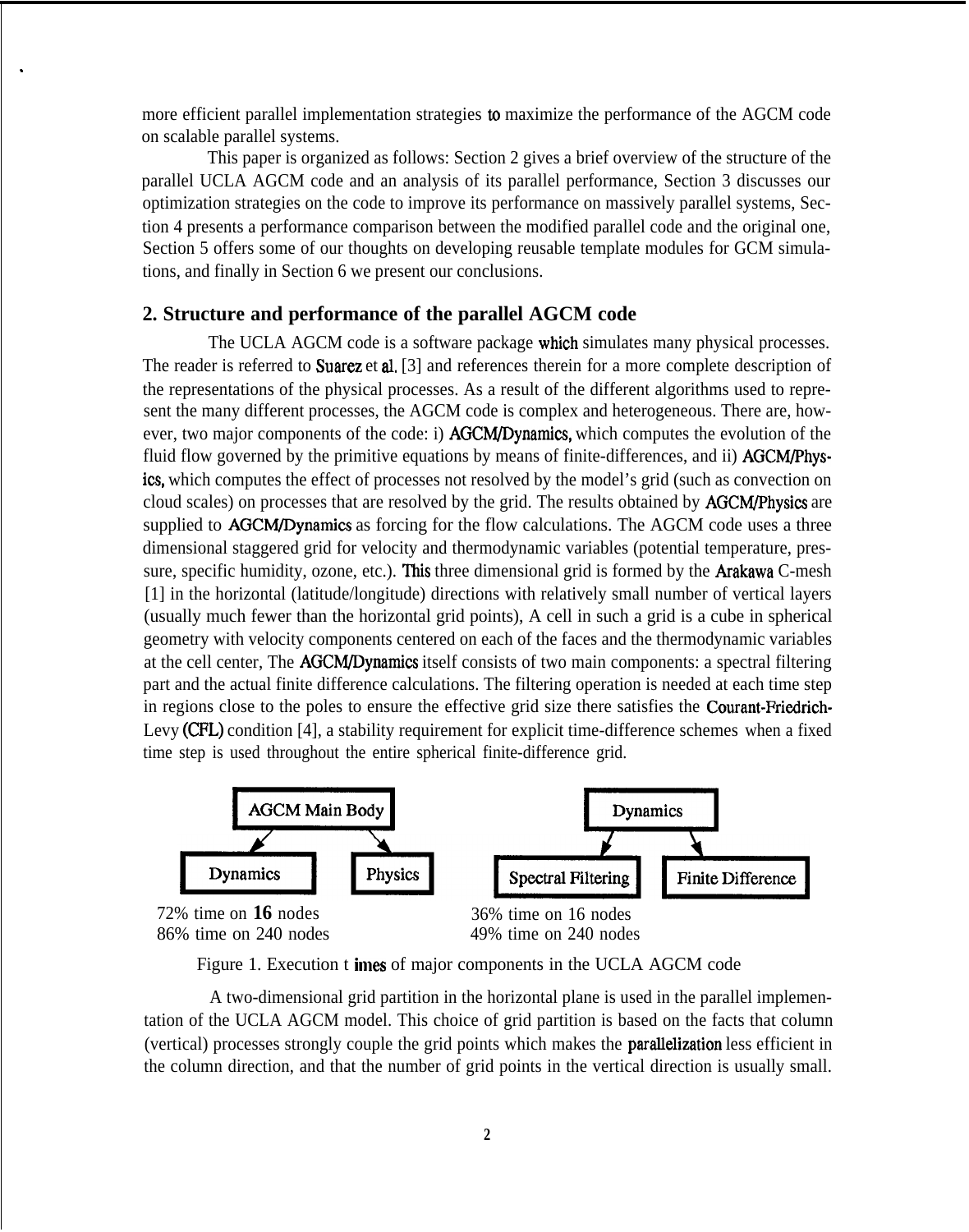Each subdomain in such a grid is a rectangular region which contains all grid points in the vertical direction. With this grid partition, there are basically two types of interprocessor communications involved in the parallel AGCM simulation, Message exchanges are needed among (logically) neighboring processors (nodes) infinite-difference calculations; non-nearest neighbor message-passing is needed for implementing the spectral **filtering** operations. Timing measurements on the main components of the original parallel AGCM code, using the  $2 \times 2.5 \times 9$  (lat x long x vertical) resolution which corresponds to a 144 x90x 9 grid, are shown in Figure 1,

As shown in Figure 1, the AGCM main body consists of a Dynamics module and a physics module, with preprocessing and postprocessing parts excluded, Since preprocessing and postprocessing steps are only performed once, whereas the main body part is iterated through a time stepping loop in the AGCM simulation, the latter is absolutely dominant in terms of execution time. Comparing the two modules in the main body, we can see the Dynamics part is dominant in cost especially on large numbers of nodes. Furthermore, our timing analysis on the Dynamics part indicates that the spectral filtering is a very costly component with poor scalability to large number of nodes (see Figure 1). Although the use of spectral filtering in the UCLA AGCM model improves the computational **efficiency** of the finite-difference calculations by enabling the use of uniformly larger time steps, the high cost of performing the filtering, however, offsets a portion of this performance gain, The inferior performance of the filtering operation is due to the use of an inefficient filtering algorithm and the existence of a severe load imbalance in the filtering stage.

It is clear from Figure 1 that in order to substantially improve the overall performance of the AGCM code, some optimization must be done first on the filtering part of the code [2],

#### **3. Optimization strategies and implementations in the parallel AGCM code**

There are primary two ways to improve the performance of a parallel code running on a distributed-memory message-passing computer. One way is to optimize its single-node performance by using a more efficient computational algorithm, making more efficient use of data cache or eliminating redundant operations in the code, which can usually be **achieved** by restructuring the data structures, rewriting loops and using appropriate compiler switches for optimization. Another way is to improve its scalability (or parallel efficiency) to large numbers of processors so that one can either reduce the solution time for a large problem by using more processors, or can solve increasingly larger problems with more processors within a fixed amount of time, The scalability of a parallel code is affected both by the ratio of communication cost to computation cost and the degree of load imbalance in the code. As stated above, our timing results indicate the cost of spectral filtering procedure is a substantial part in the parallel AGCM code, especially when running on a large number of nodes, We therefore focused our first effort on improving the overall performance of the filtering part in the AGCM code.

## 3.1) Spectral filtering in the UCLA AGCM model

The filtering algorithm used in the UCLA AGCM model is basically a set of discrete Fourier filters specifically designed to damp fast-moving inertia-gravity waves near the poles, These wave modes become numerically unstable when the CFL condition is violated in the vicinity of the poles as a result of the increasingly smaller zonal grid distances as one approaches the poles in a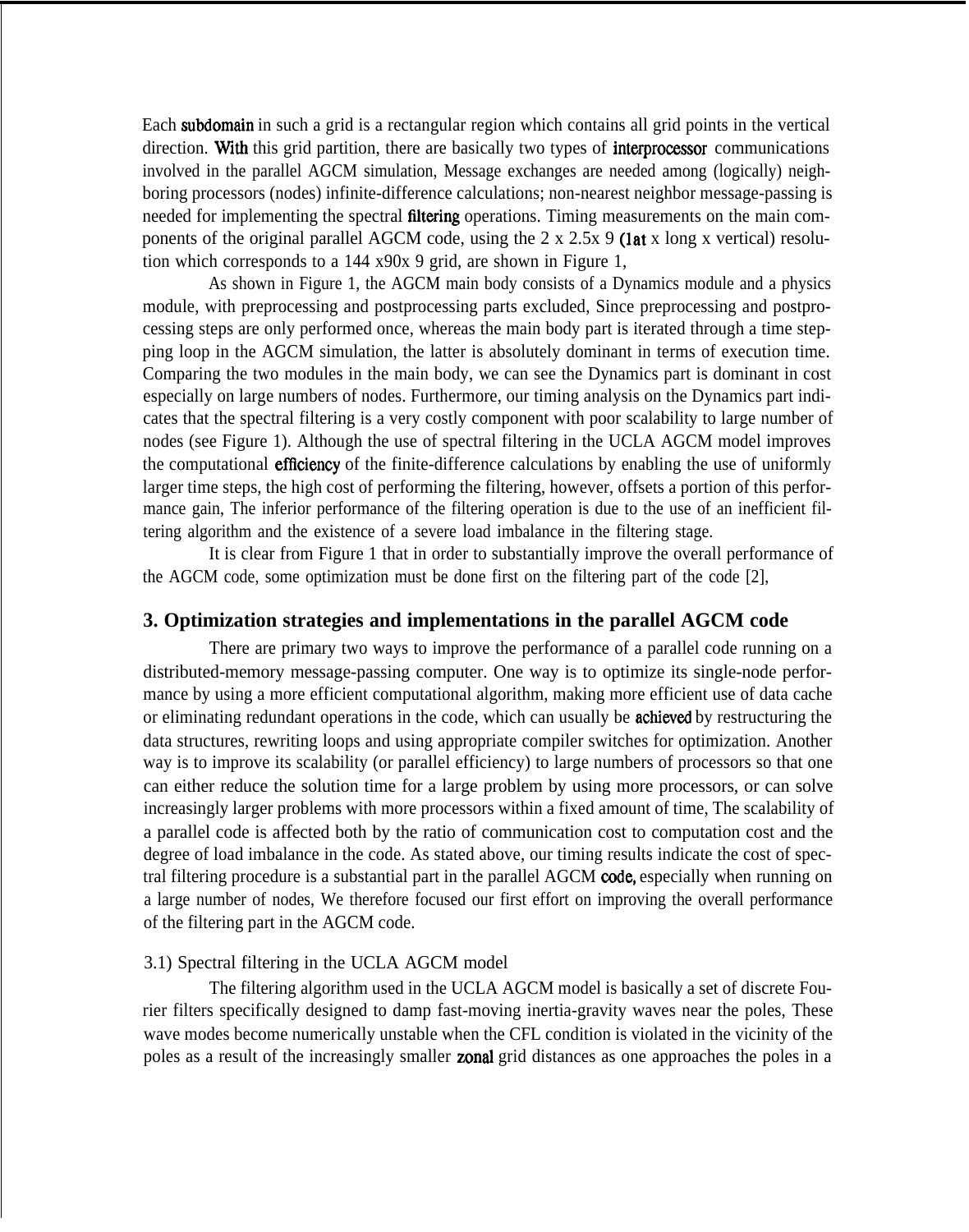uniform longitude-latitude grid. The filters contain a latitudinal dependence but are applied over the complete longitudinal domain on every vertical layer, As discussed in [1], the filtering operation takes the form of an inverse Fourier transform in wavenumber space as

$$
\phi'(i) = \frac{1}{(M+1)} \sum_{s=1}^{M} \hat{\phi}(s) \hat{S}(s) e^{i\lambda_i s} \tag{1}
$$

where  $\hat{\phi}(s)$  is the Fourier transform of a generic variable  $\phi(s)$  to be filtered,  $\hat{S}(s)$  is a prescribed function of wavenumber and latitude, but is independent of time and height. In particular, two types of filtering are performed in the UCLA AGCM code. One is the so called "strong tlltering" which is applied to about one half of the latitudes (poles to  $45^{\circ}$ ) in each **hemisphere**; the other is a "weak filtering" which is applied to about one third of the latitudes (poles to  $60^{\circ}$ ) in each hemisphere. The convolution theorem for Fourier transforms states that the filtering as defined in (1) is mathematically equivalent to the convolution

$$
\phi'(i) = \sum_{s=1}^{M} S(n)\phi(i - n). \tag{2}
$$

In the original AGCM code, filtering was performed using the convolution form in (2), In its parallel implementation, the summation defined in (2) was implemented in several ways, involving either communications around "processor rings" in the longitudinal direction, or communications in binary trees [2]. Letting N denote the number of grid points and P the number processors in the latitudinal direction and since no partial summation is performed during the data transfer, the ring approach requires **PlogP** messages and a total transfer of NP data elements; the **binary** tree requires  $O(2P)$  messages and a transfer of  $O(NP + N\log P)$  data elements [2].

The high cost of the filtering compared to the rest of the Dynamics module as shown in Figure 1 stems from two important factors. The first is the use of convolution formulation (2) in physical space for the filtering, Assuming a three-dimensional grid for filtering with dimensions N **x** *M* **x K,** where N, *M, K, are* dimensions in longitudinal, latitudinal and vertical directions, respectively, the computational cost of doing convolution on the grid is of order  $O(N^2 \times M \times K)$ , whereas the cost for the rest of Dynamics code is of order  $O(N \times M \times K)$ . The second is the existence of a severe load imbalance caused by the fact that only subdomains at high latitudes require filtering. Solutions to these problems are somewhat obvious: (i) use the fast Fourier transform (FFT) instead of performing direct convolution for the filtering, and (ii) perform load balancing before filtering by redistributing data to be filtered from processors containing high latitude subdomains to processors containing low latitude subdomains which either have very little filtering to do or are completely idle during the filtering stage.

#### *3.2)* Efficient parallel spectral filtering

Since the spectral filtering is applied to lines of grid points at high latitudes and the grid decomposition for the UCLA AGCM code is a two dimensional decomposition in the horizontal plane, the FFT operation requires interprocessor communication. There are at least two possibilities to **parallelize** the FFT filtering. One is to develop a parallel one dimensional FFT procedure for pro-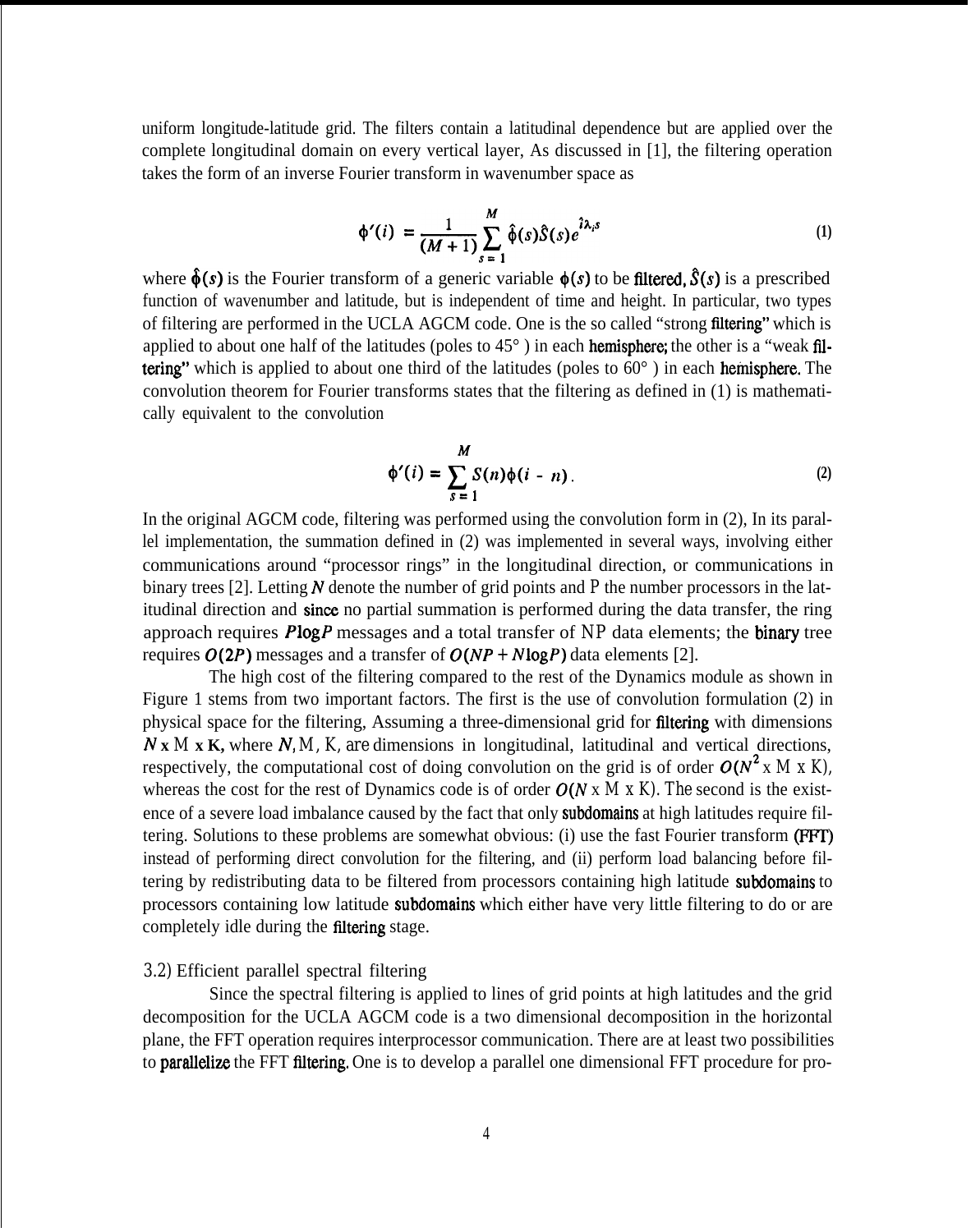cessors on the same rows in the processor mesh, so that this procedure can be applied to every line of data to be filtered. The second approach is to partition the data lines to be filtered and redistribute them among processor rows in the latitudinal direction so that **FFTs** on each data line can be done locally in each processor. The second approach essentially involves a data array transpose. These **IFT filtering** approaches have a computational cost of  $O(N \times log N \times M \times K)$ , Again letting N denote the number of data elements and *P* denote the number of processors in the latitudinal direction, the approach using the parallel one dimensional FFT requires  $O(P \log P)$  messages and a transfer of  $O(N \log N)$  data elements, while the approach using a local FFT after a data transpose requires O  $(P^{\flat})$  messages and a transfer of  $O(N)$  data elements. Therefore the first approach requires fewer messages but exchanges larger amounts of data than the second approach.

We chose to implement the second approach for the spectral filtering in the AGCM code. The main reason for our choice is the relative simplicity of implementing the data transpose and the possibility of using highly efficient (sometimes vendor provided) FFT library codes on whole latitudinal data lines within each processor.



Figure 2. An illustration of data row redistribution for a load balanced filtering.

## *3.3)* Load-balanced parallel FFT filtering

To solve the load-balance problem in filtering, we need to redistribute the data rows to be filtered along the latitudinal direction, In the UCLA AGCM code, the spectral filtering is performed at each time step before the finite-difference procedures are called, Weak and strong filterings are performed on different sets of physical variables, one variable at a time in the original AGCM code. 'Ib maximize the performance efficiency from the load balance procedures, we reorganized the filtering process so that all weakly **filtered** variables are filtered concurrently, as are all strongly filtered variables. This change is possible because there is no data dependency among weakly filtered variables, nor among strongly filtered variables in the filtering process. Based on these considerations, we decided to implement a generic load balancing module which does the following: given an *M x N* processor mesh, with *M* processors in the latitudinal direction and N processors in the longitudinal direction, with L variables **to** be filtered (weakly or strongly), each with  $R_i$  $(j = 1, L)$  rows of data to be filtered, redistribute the data rows in the longitudinal direction so that after redistribution, each processor will contain approximately (since total number of data rows to be filtered are usually not divisible by  $N$ )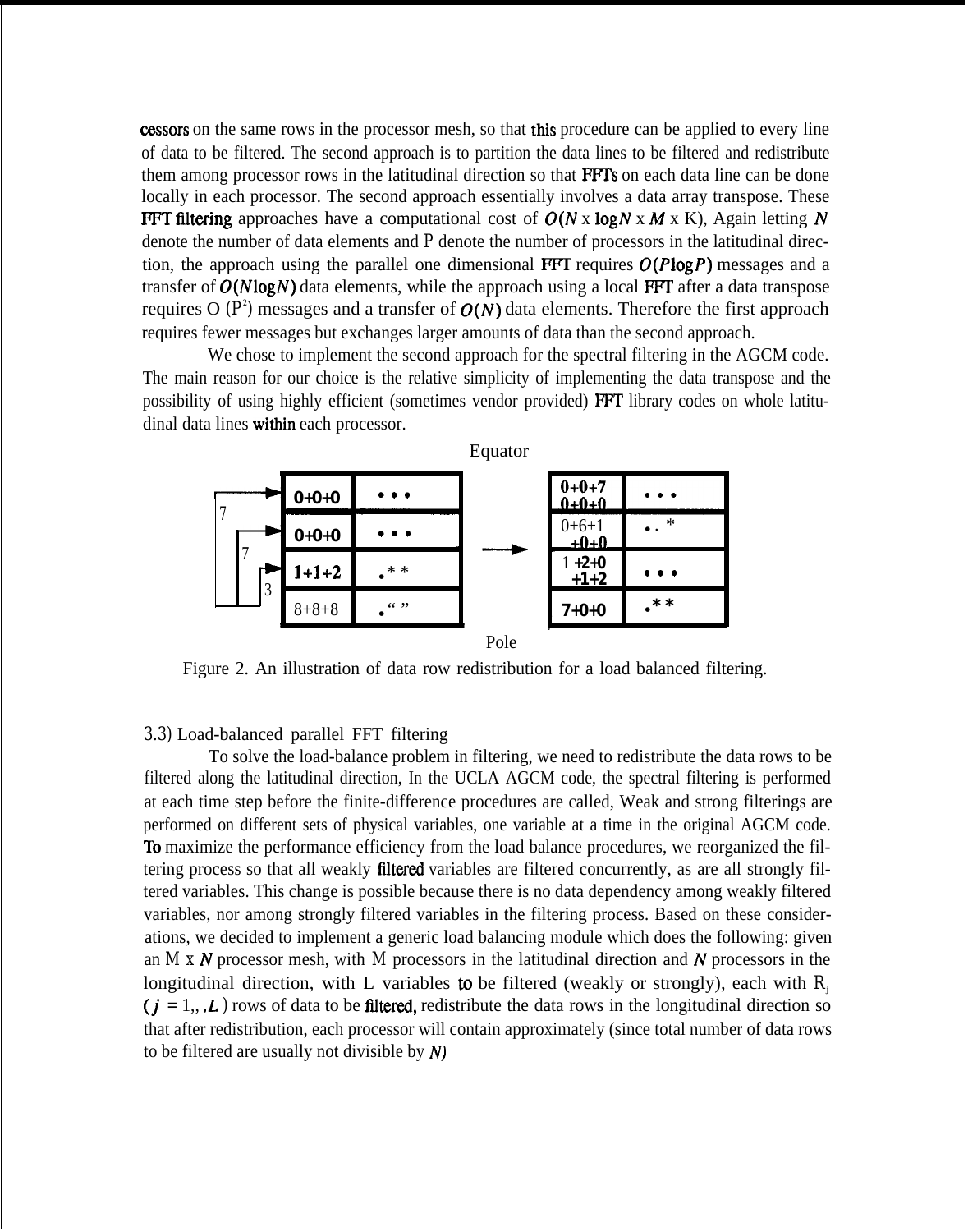

shown in Figure 2.

$$
\left(\sum_{j=1}^{L} R_{ij}\right) N \tag{3}
$$

rows to be filtered, If it could be assumed that exactly half of the data rows in one hemisphere are to be filtered, which is the case for the strong filtering in the AGCM code, the implementation of data redistribution for load balancing would be a relatively simple task, All that would be required in this ease is to redistribute data rows in a way which is symmetric about the 45° latitude line in each hemisphere. Since we need to do load balancing for both weak and strong filterings, a more general scheme is needed. We therefore decided to implement a code module which ean produce a balanced load in (3) regardless of the number of rows to be filtered in each hemisphere. Figure 2 shows an example of how data rows for three variables are redistributed in a hemisphere in an *M x* 8 processor mesh, The load redistribution is followed by a data row transpose and redistribution among processors in the longitudinal direction. Figure 3 shows the data row transpose performed after the row redistribution shown in Figure 2. The actual FFT filtering is performed on data rows after the data transpose, which is then followed by inverse data movements to restore the data layout which existed prior to the filtering,

Due to the generality required for the load-balancing of the parallel FFT module, some non-trivial set-up code is needed to construct information which guides the data movements for the load-balancing and load-balanced parallel FFT, The set-up involves substantial bookkeeping and interprocessor communications. Its cost is not an issue for a long AGCM simulation since it is done only once, and its cost is also nearly independent of AGCM problem size,

#### **3.4)** Load balancing the physics component

The Physics component of the AGCM code consists of a large amount of local computations with no interprocessor communication required with the two-dimensional partition of the grid. The measured parallel efficiency of the physics component with a 2 x 2,5x 29 grid resolution is about 50% on 240 nodes on Cray T3D. Since there is no communication cost, it is only the loadimbalance in the column physics processing that drags down the parallel efficiency. The distribution of computational load in the physics component varies dynamically with space and time in the AGCM simulation. The amount of computation required at each grid point is determined by several factors, including whether it is day or night, the cloud distribution, and the amount of cumulus convection determined by the conditional stability of the atmosphere. Adding to the difficulty of physics load-balancing is the unpredietability of the cloud distribution and the distribution of cumulus convection, which implies an estimation of computation load in each processor is required before any **efficient** load-balancing scheme can proceed.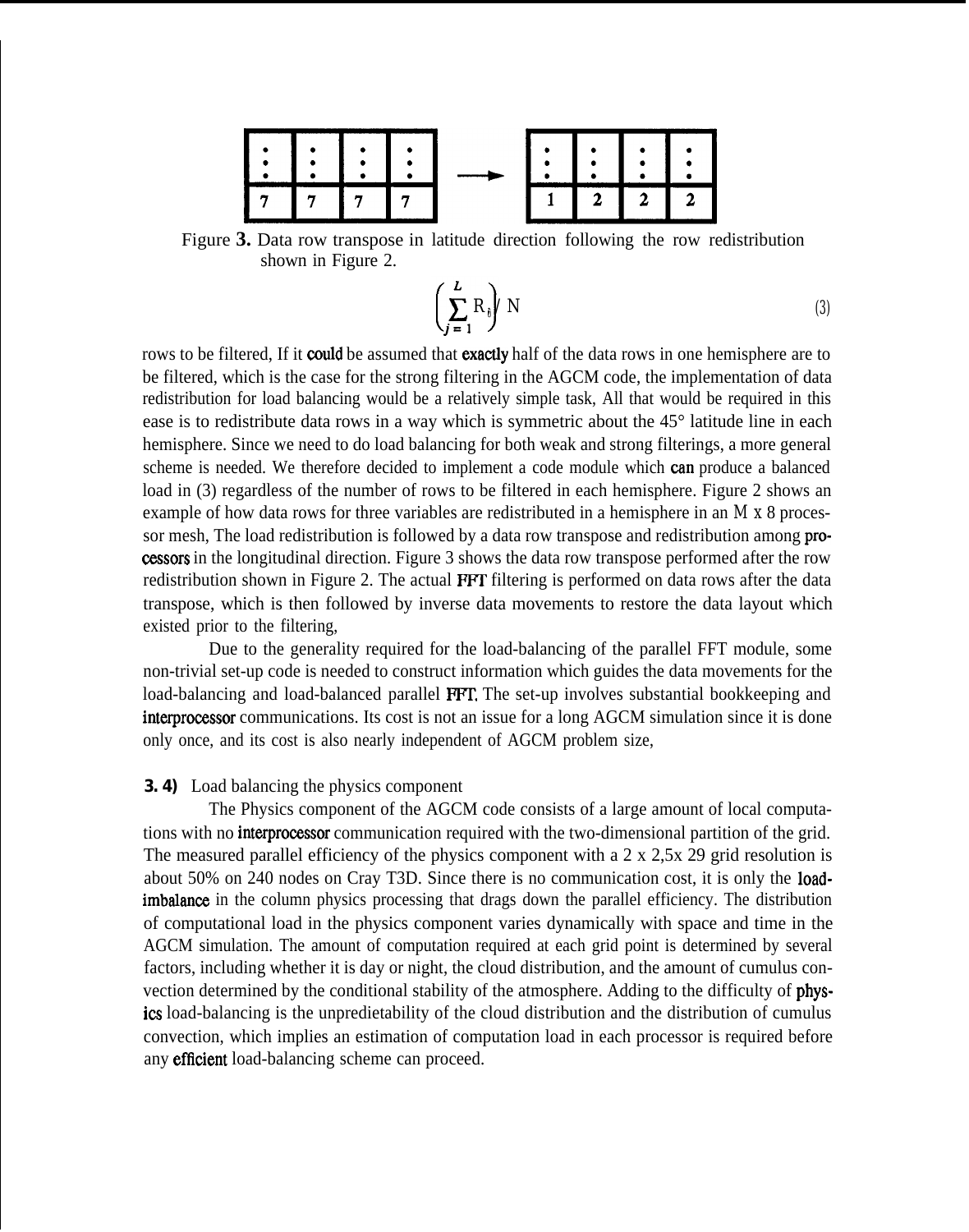

Figure 4. **Scheme 1: Cyclic data shuf**fling among **4** processors to achieve a balanced load distribution. Each data piece is indexed with the id of the processor where it is to be processed.

Several possibilities of achieving load-balancing have been considered. One way to achieve a balanced load distribution is to perform a cyclic data shuffling among all processors. Suppose the total number of processors is  $N$ , each processor divides its local data to be processed into  $N$ pieces, sends  $(N - 1)$  pieces of the data to other processors, and receives  $(N - 1)$  pieces of data from other processors. Figure 4 shows such a data shuffling among four processors. The complete data shuffling as shown in Figure 4 guarantees a balanced load distribution as long as the load distribution within each processor is close to uniform in space, a reasonable assumption when N is large. The main drawback of this approach is the cost of performing all-to-all communications with a complexity of  $O(N^2)$ , and the division of each local data into N equal pieces for N processors does not seem to be computationally efficient when N is large.

| Node $id=1$ | Node $id=2$     | Node id $=3$ | Node $id = 4$ |
|-------------|-----------------|--------------|---------------|
| Load $=65$  | <b>Load. 24</b> | Load $=38$   | Load $=15$    |
|             |                 |              |               |

A: Initial load distribution with original node id.



B: Node ids are sorted according to local data loads. Required data moves are shown.

| Node $id=1$ | Node $id=2$      | Node id $=3$ | Node $id = 4$    |
|-------------|------------------|--------------|------------------|
| Load =39    | $Load = 24 + 11$ | Load $=36$   | $Load = 15+18+2$ |

C: Load distribution after load-balancing.

Figure 5, Scheme 2: An alternative which **optimizes** communication cost.

An alternative to a complete data **shuffling** for load balancing, but also guaranteeing a good load distribution, is to use an approach similar to the one discussed in the previous section for filtering operations. First, the computation load for each processor needs to be computed or estimated by some means. Let us look at a specific example for the sake of our discussion. Figure 5 illustrates the steps needed to balance the load among four processors. In Figure 5A, the computing load in each processor has been determined, and an integer weight is assigned to each local load. All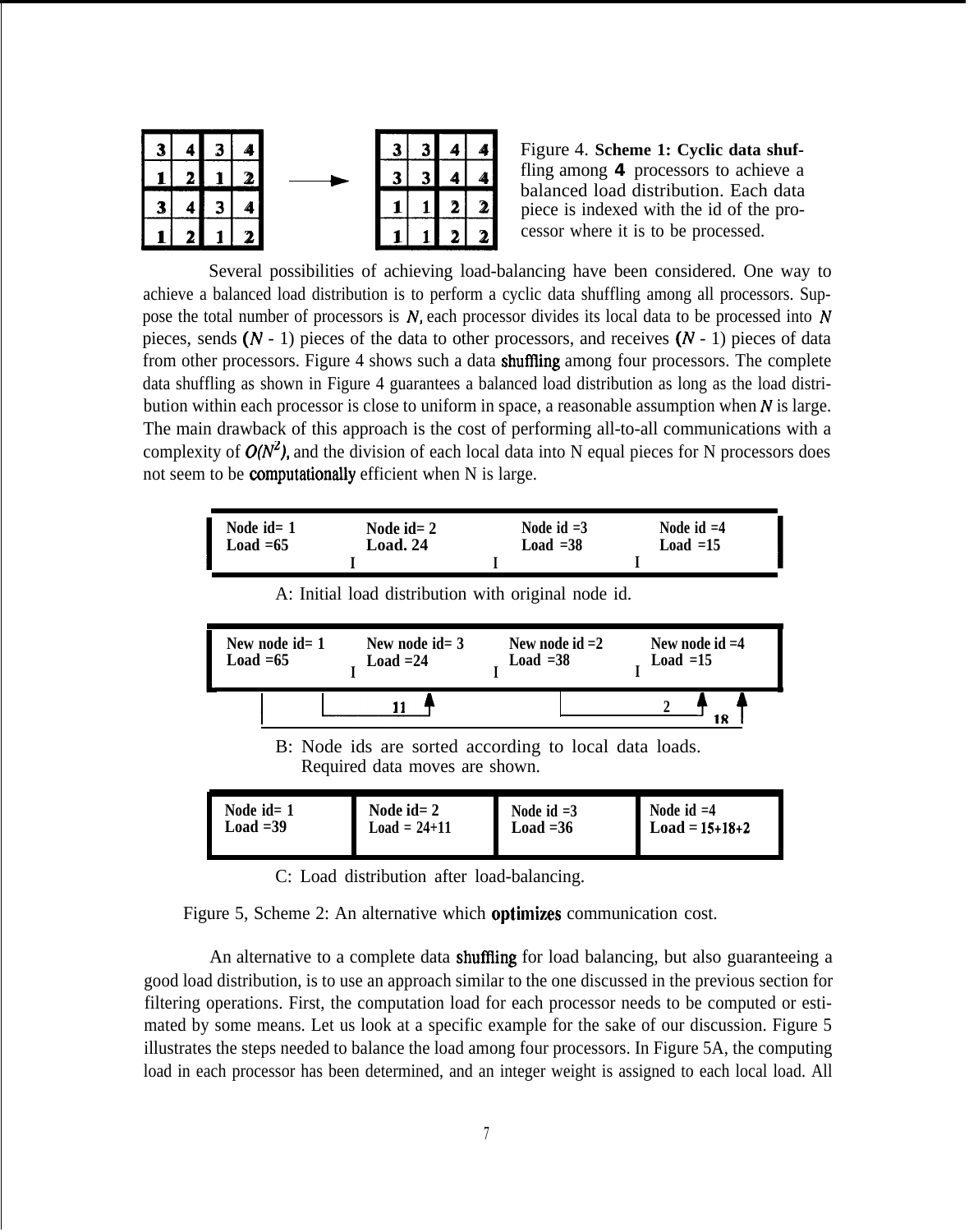the nodes are then assigned a new node id through a sorting of all local loads, The sorting of local loads is performed to simplify subsequent data movement which attempts to minimize the amount of interprocessor communication, With the new node ids and weights of local load available, the required data moves can be carried out in a way similar to that for balancing the filtering load, as shown in Figure 5B. Figure 5C shows the new load distribution after the data movement. It can be seen that the communication complexity of this load-balancing approach is O(N), a significant improvement over the complete data shuffling in scheme 1. However, a potentially significant overhead is incurred in operations to make the optimized data moves possible which involve a number of global communications and a substantial amount of local **bookkeeping. This** overhead cost was not a serious performance issue in the load-balancing for filtering because it is the cost from a preprocessing step that is done only once during the entire execution of the AGCM code, but the overhead for physics load-balancing cannot be overlooked because it is associated with the cost of each physics load-balancing. In addition, a decomposition of a local data load into many parts with different weights may not be a convenient thing to do.

| Node $id=1$ | Node $id=2$ | Node id $=3$ | Node $id = 4$ |
|-------------|-------------|--------------|---------------|
| Load $=65$  | Load $=24$  | Load $=38$   | Load $=15$    |
|             |             |              |               |

A: Initial load distribution in each processor.



B: Nodes are assigned ranks. First **pairwise** data moves are shown.



**C: Nodes** are assigned ranks. Second pairwise data moves are shown.

| Node $id=1$ | Node $id=2$   | Node id $=3$  | Node $id = 4$   |
|-------------|---------------|---------------|-----------------|
| Load $=36$  | $Load = 31+4$ | $Load = 31+4$ | <b>Load =36</b> |
|             |               |               |                 |

D: Load distribution after second data movement.

Figure 6. Scheme 3: Load-balancing with pairwise data exchanges.

The analysis of load-balancing scheme 2 and 3 lead us to think that it may be more practi-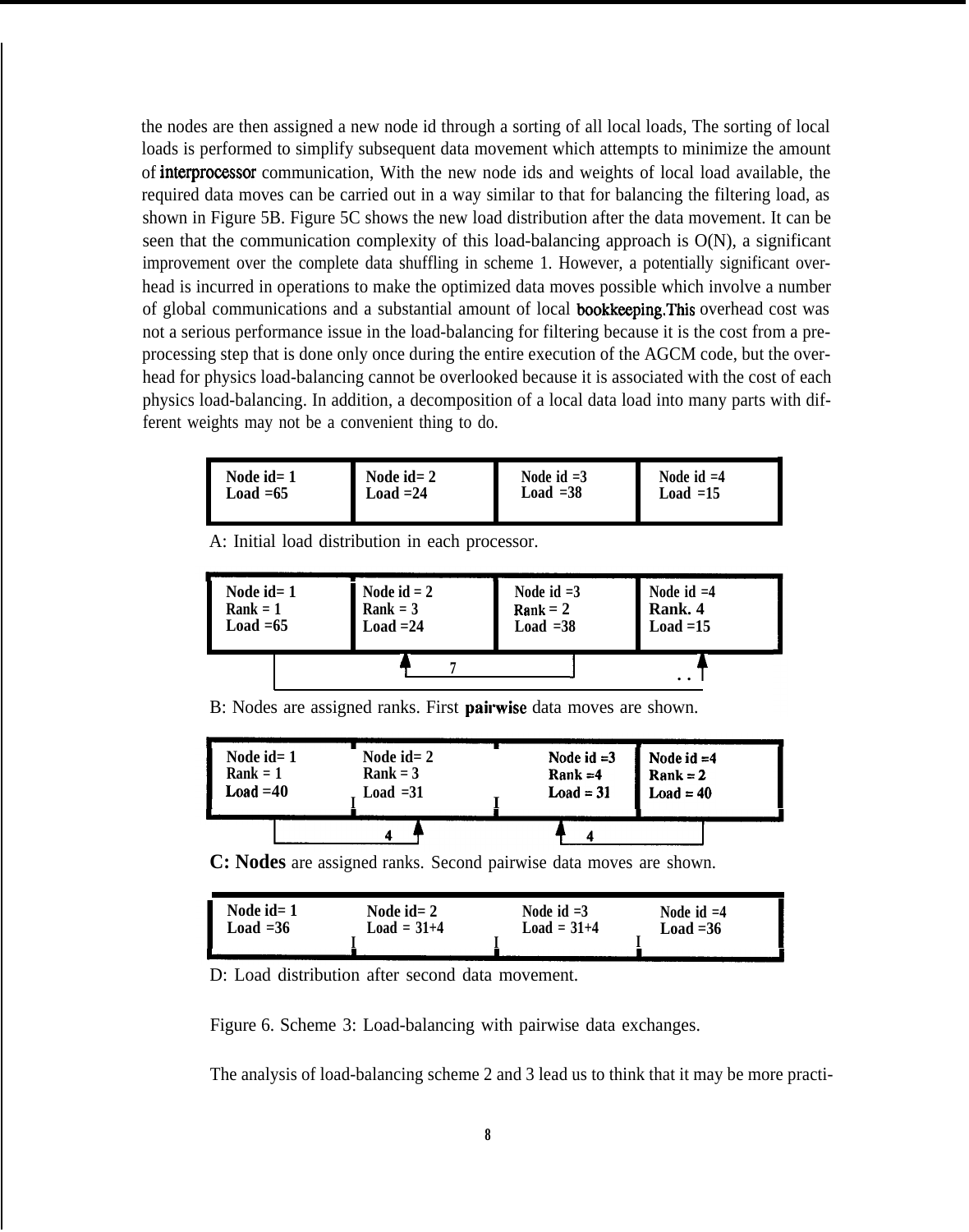cal in our case to devise a load-balancing strategy that maybe less robust (if it is applied only once), but more cost-efficient and easier to implement, The approach that we decided to adopt requires only pairwise interprocessor communications for data movement and a small amount of bookkeeping. The steps for this scheme can still be illustrated by using the previous example for four processors, as shown in Figure 6. The scheme also begins with an evaluation of the local load in each processor, as shown in Figure 6A The data load is sorted and a rank is assigned to each processor as a result of the sorting, and a pairwise data exchange between processors with rank *i* and rank  $N - i + 1$  is initiated, as shown in Figure 6B. Due to the limitation of **pairwise** data exchange, the resulting load distribution after the first data move may not be satisfactory. If this is the case, the load sorting and **pairwise** data exchange can be repeated (as shown in Figure 6C). Figure 6D shows the load distribution after the second data move, Since each load-balancing cycle (sorting and pairwise data moves) is relatively low in cost, the cost of performing it a few times could still be less than that of the two previous schemes discussed.

The number of sorting and pairwise communication steps needed in scheme 3 to achieve a satisfactory load-distribution clearly depends on the initial load distribution. To evaluate the effectiveness of scheme 3 for load-balancing the actual Physics component code, we first implemented the load-sorting part in scheme 3, and used it as a tool to perform load-balancing on the physics component and to evaluate the results without actually moving the data arrays around, To estimate computing load in each processor, a timing on the previous pass of physics component was performed at each processor and the result was used as an estimate for the current physics computing load, **Tables** 1-3 show the simulated results on 64, 126 and 252 nodes of a Cray **T3D.** With P processors, the percentage of load-imbalance shown in the last column of the tables is defined as

$$
\text{AverageLoad} = \left(\sum_{i=1}^{P} \text{LocalLoad}_i\right) / P
$$
\n
$$
\text{PercentageOfLoadImbalance} = \frac{(\text{MaxLoad} - \text{AverageLoad})}{\text{AverageLoad}}
$$

| Code status                 | Max load<br>(seconds) | Min Load<br>(seconds) | % of load-<br>imbalance |
|-----------------------------|-----------------------|-----------------------|-------------------------|
| Before load-balancing       | 11.00                 | 4,90                  | 37%                     |
| After fist load-balancing   | 7.70                  | 6.20                  | 9%                      |
| After second load-balancing | 7.10                  | 6.30                  | 6%                      |

**Table** 1: Load-balancing simulation for Physics with a 2 x 2.5 x 29 grid resolution on a 8 x 8 node array on Cray T3D

Scheme 3 can be seen as an iterative scheme that converges to a load-balanced state from a given initial load-distribution state. The "convergence rate" of the scheme clearly depends on the initial state as the results in Tables 1-3 indicate. On 126 and 252 nodes, it can be seen from Table 2 and 3 that application of the scheme twice to the physics component can reduce the percentage of loadimbalance to a fairly reasonable level, One advantage of scheme 3 is its flexibility in making a com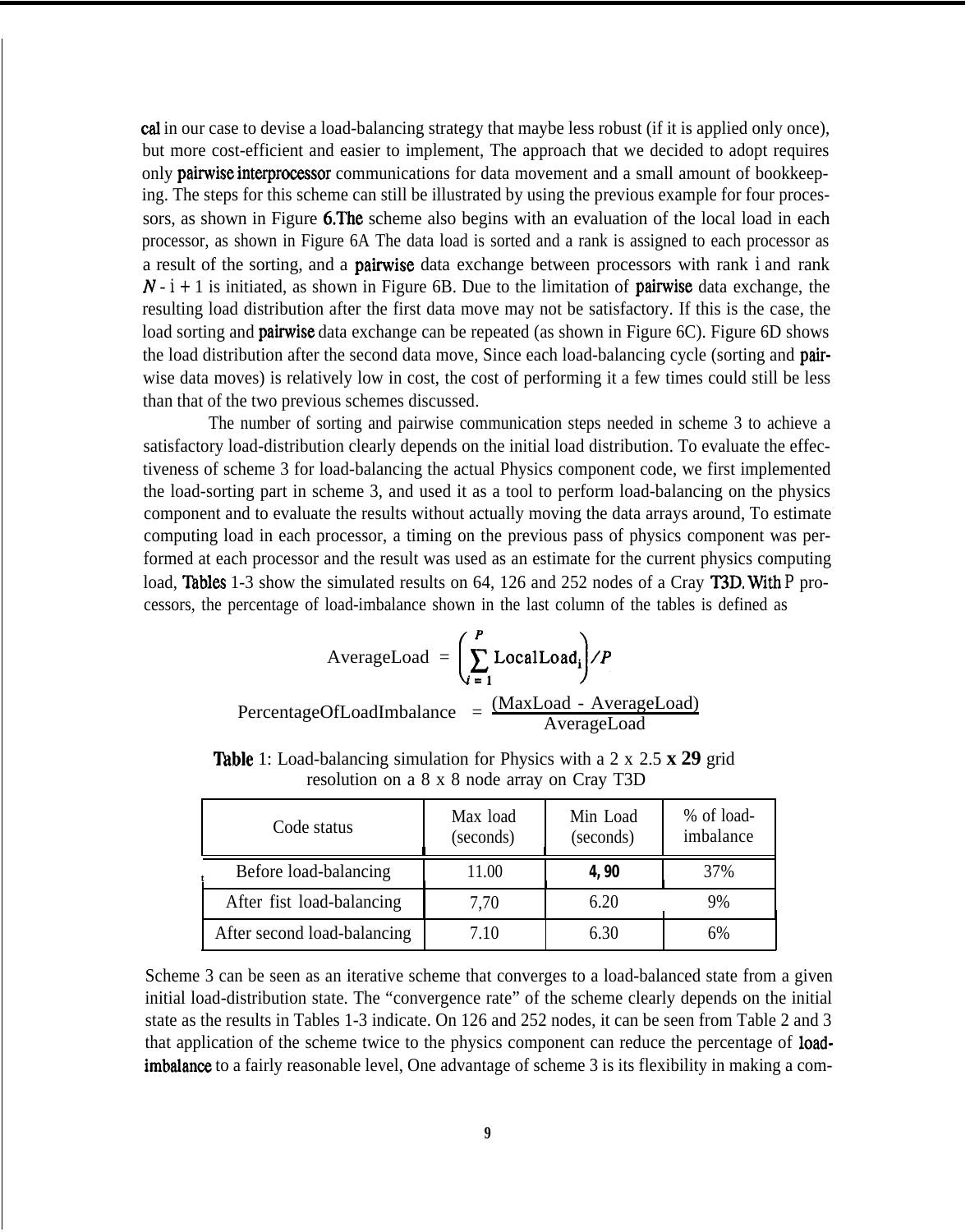promise between the cost and quality of the final load-balance. A pairwise data exchange is only needed when the load difference in the pair of nodes exceeds some tolerance, and the iteration can stop as soon as the percentage of load-imbalance falls within a prescribed tolerance. To apply scheme 3 multiple times in an efficient way, the actual data movement among processors can be deferred until multiple sorting and load-averaging among processor pairs are performed. The final data movement cost can be minimized with a little extra communication among processors during the sorting and load-averaging stage, Efficient load estimate is a difficult task in actual load-balancing implementation due to the d ynamic nature of the Physics computing, It seems to us a reasonable approach is to measure the actual local Physics computing cost once for every  $M$  time steps for a predetermined integer M, The measured cost will then be used as the load estimate in Physics loadbalancing in the next *M* time steps. When applying the one-pass scheme 3 on 64 processors of a Cray T3D, we saw a 30% speed-up in the execution time of Physics module.

| Code status                 | Max load<br>(seconds) | Min Load<br>(seconds) | % of load-<br>imbalance |
|-----------------------------|-----------------------|-----------------------|-------------------------|
| Before load-balancing       | 5,20                  | 2.50                  | 35%                     |
| After first load-balancing  | 4.00                  | 3.14                  | 1270                    |
| After second load-balancing | 3.52                  | 3.22                  | 5%                      |

**Table** 2: Load-balancing simulation for Physics with a 2 x 2.5x 29 grid resolution on a 9 x 14 node array on Cray T3D

**Table** 3: Load-balancing simulation for Physics with a 2 x 2.5x 29 grid resolution on a  $14x$  18 node array on Cray T3D

| Code status                 | Max load<br>(seconds) | Min Load<br>(seconds) | % of load-<br>imbalance |
|-----------------------------|-----------------------|-----------------------|-------------------------|
| Before load-balancing       | 3.34                  | 1.12                  | 48%                     |
| After first load-balancing  | 2.20                  | 1,70                  | 12.5%                   |
| After second load-balancing | 1.92                  | 1.80                  | 6%                      |

#### 3.4) Single node performance optimization

.

With the use of the load-balanced **FFT** filtering module, we have been able to reduce the cost of filtering significantly in the parallel AGCM code (see Section 4). With the  $2 \times 2.5 \times 9$  resolution on 240 nodes, for example, the filtering cost dropped from 49% of the cost doing Dynamics part to about 21%. Our timing of the code indicates the cost of communication for exchanging values at ghost grid points for the finite-differencing is relatively insignificant, usually around 10% of the cost of the Dynamics component on 240 nodes. With a load-balanced physics component, we expect the overall execution time of the AGCM code be reduced by  $10 \sim 15\%$  on 240 nodes. We now turn our discussion to the issue of single-node performance optimization for the AGCM wale. As is typical for a real-world application, the overall performance of the parallel AGCM code is well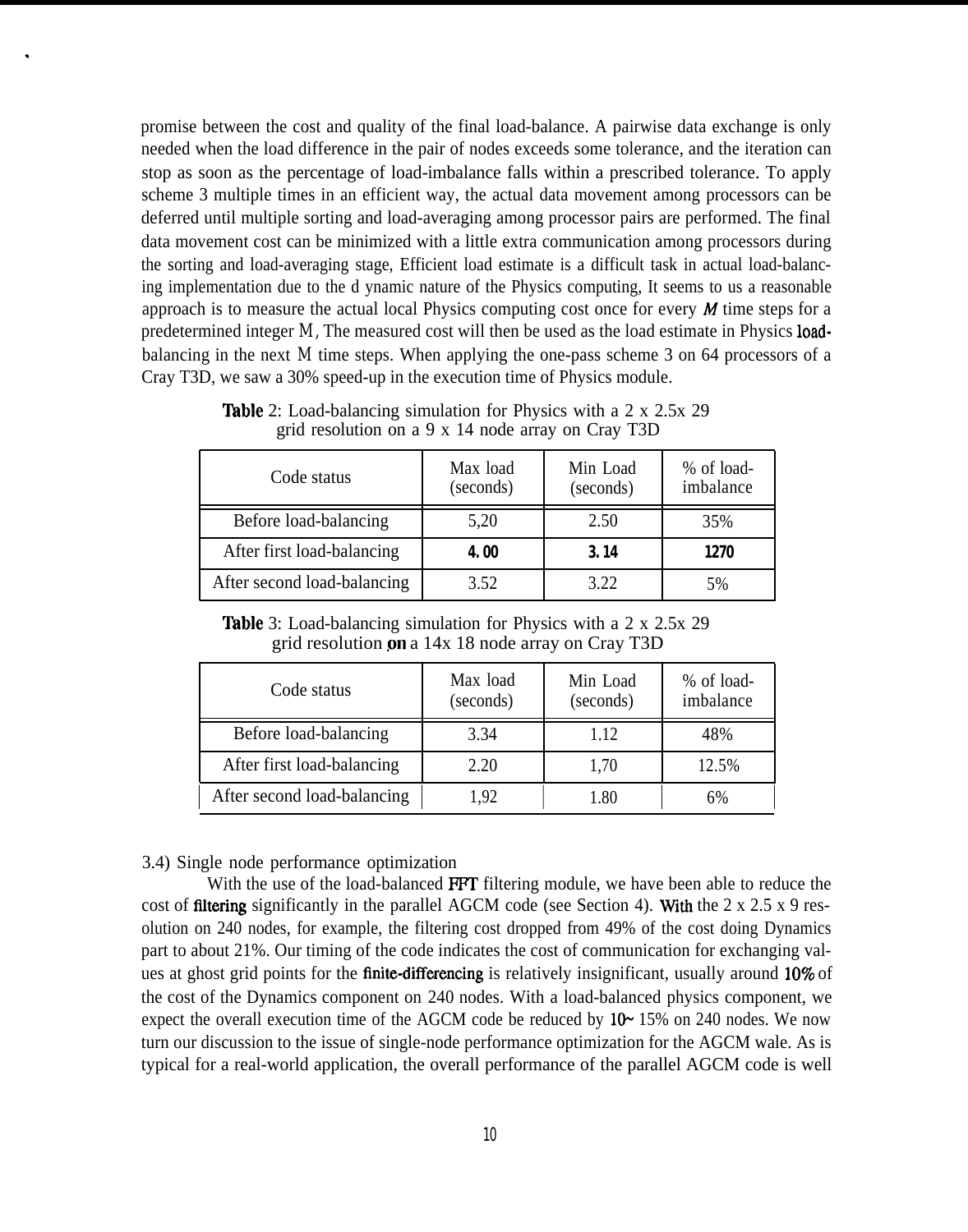below the peak performances on both Intel Paragon and Cray T3D nodes, which is usually an indication that the cache efficiency of the code is poor. Our main goal is to improve the single-node performance of the code - minimize the execution time of the code on a single processor - with a machine-independent and problem-size robust approach (i.e. without resorting to any assembly coding). We selected the **advection** routine from the Dynamics component and a routine involved in the longwave radiation calculation from the Physics component as the representative candidates for single-node performance analysis and optimization because of the heavy local computing involved in these routines and their significant cost in the AGCM code. Our optimization effort started from improving some of the more obvious code segments, such as eliminating or minimizing redundant calculations in nested loops, replacing appropriate loops by Basic Linear Algebra Subroutines (BLAS) library calls for vector copying, scaling and saxpy operations, and enforcing loop-unrolling on some big loops, We also tried to breakdown some very large loops involving many data arrays in hoping to reduce the cache miss rate. When applying these strategies to the advection routine, we were able to reduce its execution time on a single Cray T3D node by about 40%,

BLAS routines are usually significantly faster than average programmer's hand-coded loops in a high-level programming language for matrix-vector types of data processing because they were optimized for pipelining computing and cache efficiency with assembly coding. It seems, however, difficult for us to utilize the BLAS library beyond some low-level routines in a few places in our code. In a code based on finite-differencing schemes as the AGCM code, it is usually hard to cast major parts of computation into matrix-vector type operations. Instead, we found that a large part of the computations in our selected routines can be converted into what we call "pointwise vector-multiply", which, for example, have the following form in a two-dimensional nested loop: DO  $i = I$  N

$$
DO j = 1, N
$$
  
DO i = 1, M  
C(i, j) = A(i, j) x B(i, s)  
ENDDO  
ENDDO

where the subscripts can be either a constant or equal to j. The computation in the above loop is not one of the operations defined in the current BLAS library (e.g. on Cray T3D). We think one possibility to achieve good performance for such a loop is to develop an optimized library routine in assembly language which can recursively perform the following operation on two vectors  $a = \{a_1, a_2, ..., a_n\}$  andb =  $\{b_1, b_2, ..., b_m\}$ 

$$
a \otimes b = \{a_1b_1, a_2b_2, \dots, a_mb_m, a_{m+1}b_1, \dots, a_{2m}b_m, \dots\}
$$
(4)

where it is assumed that  $n$  is divisible by  $m$ . The interface of the routine can be such that it takes as input a set of data arrays and returns the result array. If some optimization on such a pointwise vector-multiply operation is possible in terms of cache and pipelining, there is a good chance for us to improve single-node performance for the AGCM code in a portable and robust fashion,

The general idea of cache-efficiency optimization is to explore data locality in an application so that the data in the cache can be reused as much as possible. In a finite-difference application such as the AGCM code, a major part of the local computations lie in the evaluations of finite-difference equations that involve a number of discrete fields corresponding to physical variables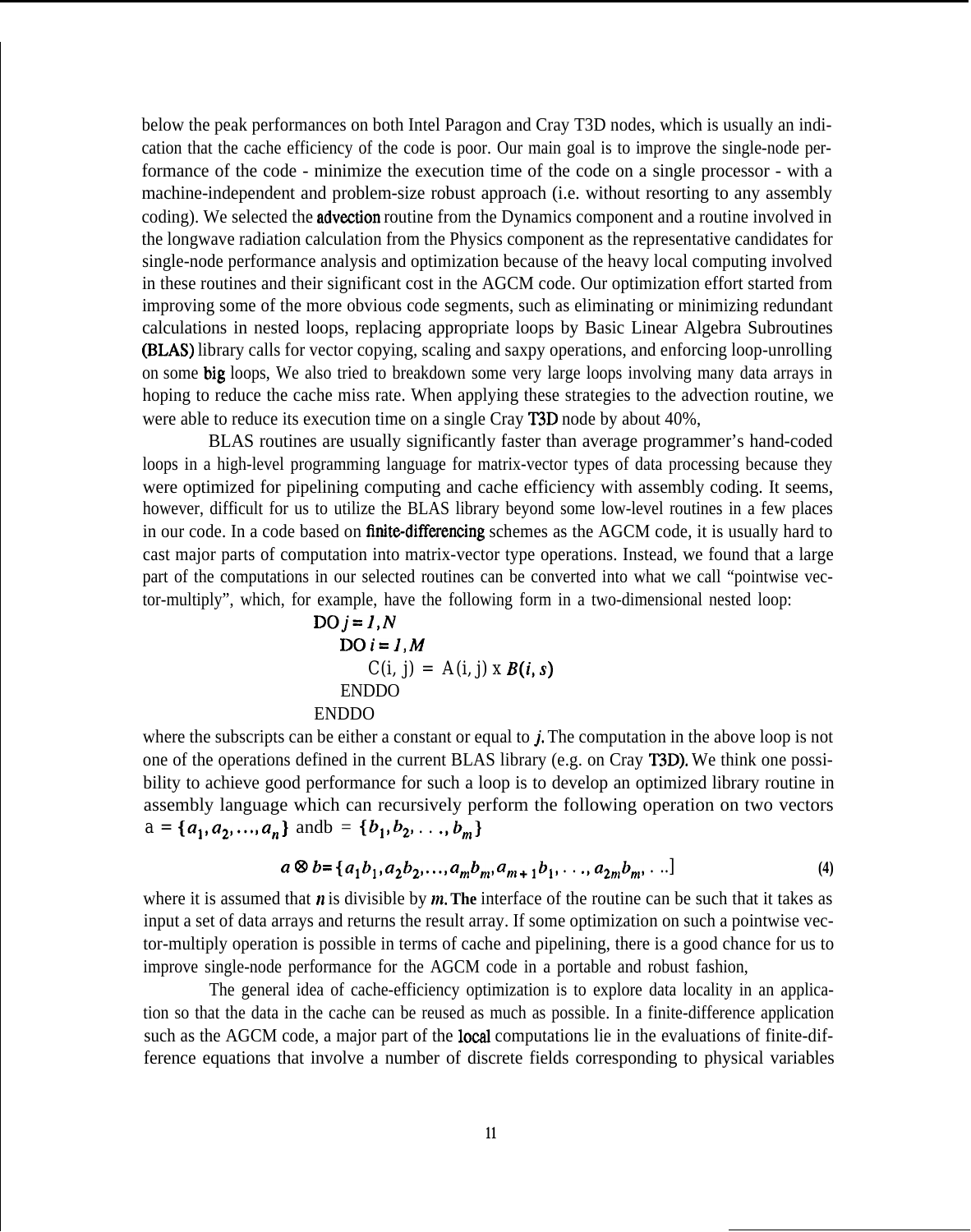| Node mesh    | Dynamics | Dynamics<br>speed-up | Total time<br>(Dynamics and<br>Physics) |
|--------------|----------|----------------------|-----------------------------------------|
| 1X1          | 8702     | 1.0                  | 14010                                   |
| $4 \times 4$ | 848.5    | 10.3                 | 1177                                    |
| 8x8          | 366      | 23.8                 | 443.5                                   |
| 8x30         | 186      | 46.8                 | 216                                     |

**Table** 4: AGCM timings (seconds/simulated day) with old filtering module on Intel Paragon grid resolution: 2 **x** 2,5x 9

defined on computational grids. At each grid point indexed by  $(i, j, k)$ , the following type of code frequently occurs

$$
r(i, j, k) = D_1 f_1(i, j, k) + \ldots + D_m f_m(i, j, k) \tag{5}
$$

where  $f_i$  (i= 1, ... *m*) are discrete fields and  $D_i$  (i = 1... *m*) are stencil operators. Although it seems natural, as done in the AGCM code, to allocate storage corresponding to discrete fields in (5) as separate data arrays, the cache efficiency in computing (5) on those separate arrays is usually rather poor when the typical array size is much larger than the cache size or when data stored in a large number of arrays are referenced in a statement of form  $(5)$ , because in such cases the cache-miss rate can be very high. One alternative to allocating separate data arrays is to declare a single array for storing all the discrete fields in (5). In a Fortran code, one ean thus define an "block-oriented" array of the form

$$
f(m, idim, jdim, kdim).
$$
 (6)

The use of a data array of the form (6) to evaluate (5) could, in principle, reduce the cache-miss rate, because grid variables in the neighborhood of a certain cell are stored closer to each other in memory than the case when separate arrays are used. When data arrays of the size 32x 32x 32 in form (4) are used, our test code evaluating a seven-point Laplace stencil applied to several discrete fields showed a speed-up a factor of 5 over the use of separate arrays on the Intel Paragon, and a speed-up factor of 2.6 was achieved on Cray T3D for the same size data arrays. Encouraged by this result, we tried the use of block array in the advection routine, where about a dozen three-dimensional arrays were combined into one single array. A performance comparison between the **code** with block array and the code with separate arrays did not show any advantage of using the block array. For some sizes of data array, the code with the block array underperformed the code with separate arrays. A more careful examination of the advection routine revealed some conflicting factors regarding the selection of a good data structure for cache efficiency. A basic fact is that the dry-convection routine contains many different types of array-processing loops which reference a varying number of data arrays. The block array may be a better data structure for cache efficiency in a loop referencing all the grid variables in the block array, but it could be a worse data structure (than the separate arrays) for code in other loops which only reference a small subset of grid variables in the block array. It is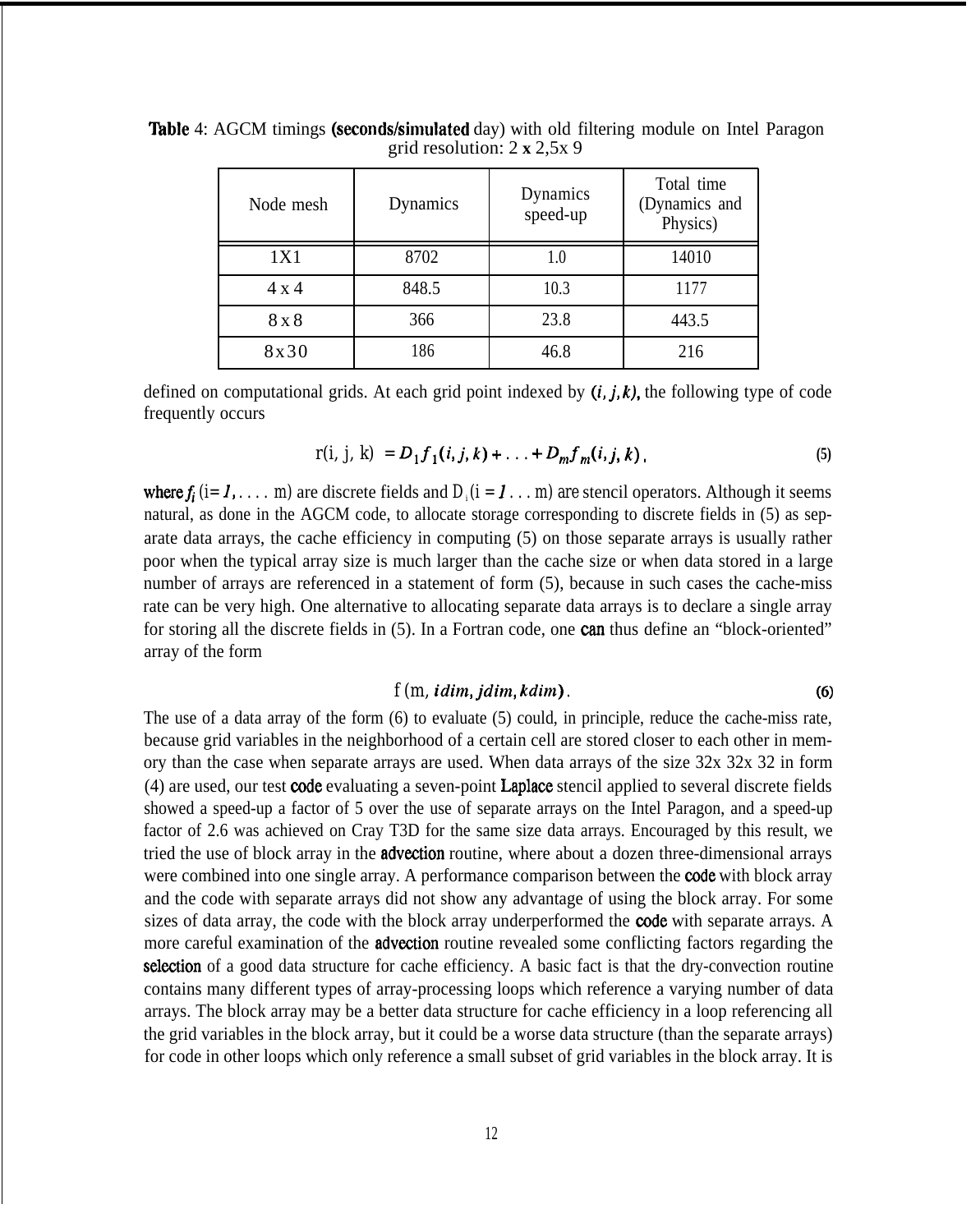therefore not easy to predict the overall effect on the cache performance for a non-trivial code when a block array or separate arrays are used. A side-effect of using the block array is the poor readability of the code, which makes it error-prone and harder to debug.

### **4. Performance studies**

.

Timings have been performed on the Intel Paragon and Cray T3D (Some timing on IBM SP-2 were also performed, but are not shown here) for the parallel AGCM code with the new filtering module and the results were compared to those from the original code. The message-passing portability of the filtering module was achieved by using MPI protocols in the code. Since the

Table S: AGCM timings (seconds/simulated day) with new filtering module on Intel Paragon grid resolution: 2 x 2.5x 9

| Node mesh    | Dynamics | Dynamics<br>speed-up | Total time<br>(Dynamics and<br>Physics) |
|--------------|----------|----------------------|-----------------------------------------|
| 1X1          | 8075     | 1.0                  | 11225                                   |
| $4 \times 4$ | 639.0    | 12.6                 | 992.6                                   |
| 8x8          | 207.5    | 38.9                 | 306.0                                   |
| 8x30         | 87.2     | 92.6                 | 119.0                                   |

**Table** 6: AGCM timings (seconds/simulated day) with old filtering module on Cray T3D grid resolution: 2 x 2,5x 9

| Node mesh    | Dynamics | Dynamics<br>speed-up | Total time<br>(Dynamics and<br>Physics) |
|--------------|----------|----------------------|-----------------------------------------|
| 1X1          | 3480     | 1.0                  | 5600                                    |
| $4 \times 4$ | 339      | 11,3                 | 470                                     |
| 8 x 8        | 146      | 26.3                 | 177                                     |
| 8x30         | 74       | 51.9                 | 87.5                                    |

UCLA AGCM code uses a NETCDF input history file and we do not have a NETCDF library available on the Paragon, we had to develop a byte-order reversal routine to convert the history data to use on Intel Paragon, We discuss here only timing results obtained on the Intel Paragon, which are qualitatively similar to those obtained on the Cray T3D and the IBM SP-2, Tables 4-7 show comparisons of execution time for the Dynamics part and for the entire AGCM code (including the Physics part) using the 9-layer model on Intel Paragon and Cray T3D. Tables 8 and 9 show a comparison of costs for doing the filtering using different versions of the filtering module with the 9 layer model, and Tables 10-11 show the costs of filtering in the 15-layer model on Paragon and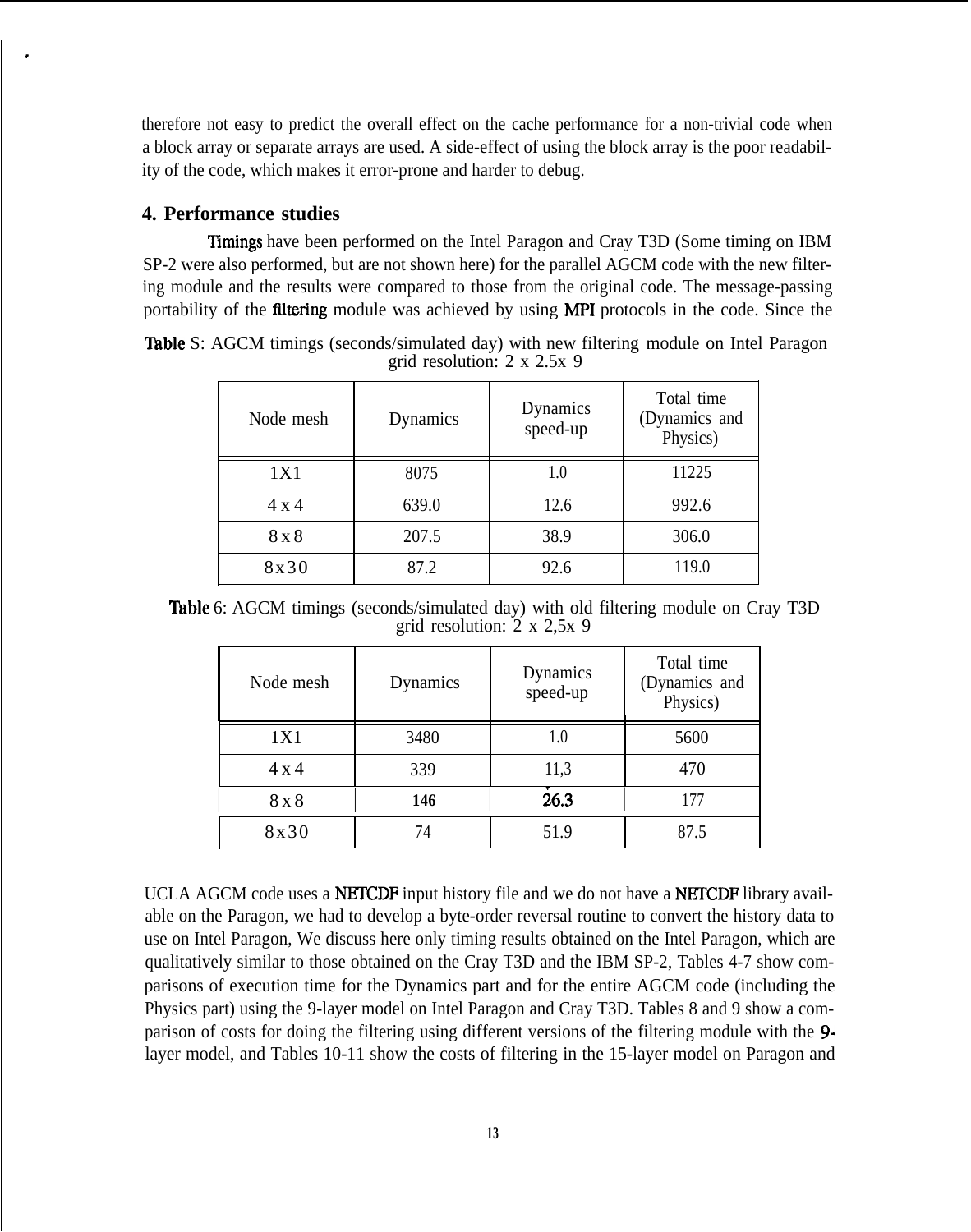| Node mesh    | Dynamics | Dynamics<br>speed-up | Total time<br>(Dynamics and<br>Physics) |
|--------------|----------|----------------------|-----------------------------------------|
| 1X1          | 3230     | 1,0                  | 4990                                    |
| $4 \times 4$ | 256      | 12.6                 | 397                                     |
| 8 x 8        | 83       | 38.9                 | 122                                     |
| 8x30         | 35       | 92.3                 | 48                                      |

Table 7: AGCM timings (seconds/simulated day) with old filtering module on Cray T3D grid resolution: 2 x 2.5x 9

.

Table 8: Total filtering times (seconds/simulated day) on Intel Paragon for the 2 x 2.5 x 9 grid resolution

| Node mesh    | Convolution | <b>FFT</b> without<br>load balance | FFT with load<br>balance |
|--------------|-------------|------------------------------------|--------------------------|
| $4 \times 4$ | 309.5       | 111.4                              | 87.7                     |
| $4 \times 8$ | 240.0       | 88,0                               | 53.7                     |
| 8x8          | 189.5       | 66,4                               | 38.2                     |
| 4X30         | 99.6        | 43.7                               | 22,2                     |
| 8x30         | 90,0        | 37.5                               | 18,5                     |

T3D, For all the timing runs, a 2 x 2.5 horizontal grid resolution is used. In comparison to the old AGCM code, the Dynamics component in the new code is a little more than twice as fast on 240 nodes. The scaling (or speed-up) of the entire code also improved significantly, which is clearly a result of the load-balanced filtering. The load-balanced FFT filtering module runs about five times faster than the old convolution faltering module on 240 nodes for both the 9-layer model and the 15 layer model. Tables 8-9 and 10-11 show that the scaling of load-balanced FFT filtering for the 9layer model is about 4.74 running on 240 nodes versus running on 16 nodes with a parallel efficiency of 32%, and the scaling of load-balanced faltering for the 15-layer model is about 5.87 with a parallel efficiency of 39%. The improved efficiency for the 15-layer model refleets the higher ratio of local computational load over interprocessor communication cost when more vertieal layers are added to the AGCM model. Although not shown here, we found the scaling of the whole AGCM code for the 15-layer model is about the same as the 9-layer model, This could be the result of the fact that in the 15-layer model, some additional load-imbalance is introduced in other parts of the AGCM code. We would expect even better scaling be achieved for the parallel filtering as well as for the overall AGCM code for higher horizontal and vertical resolution versions, The execution times also consistently show that the parallel AGCM code runs about 2,5 times faster on Cray 3D than on Intel Paragon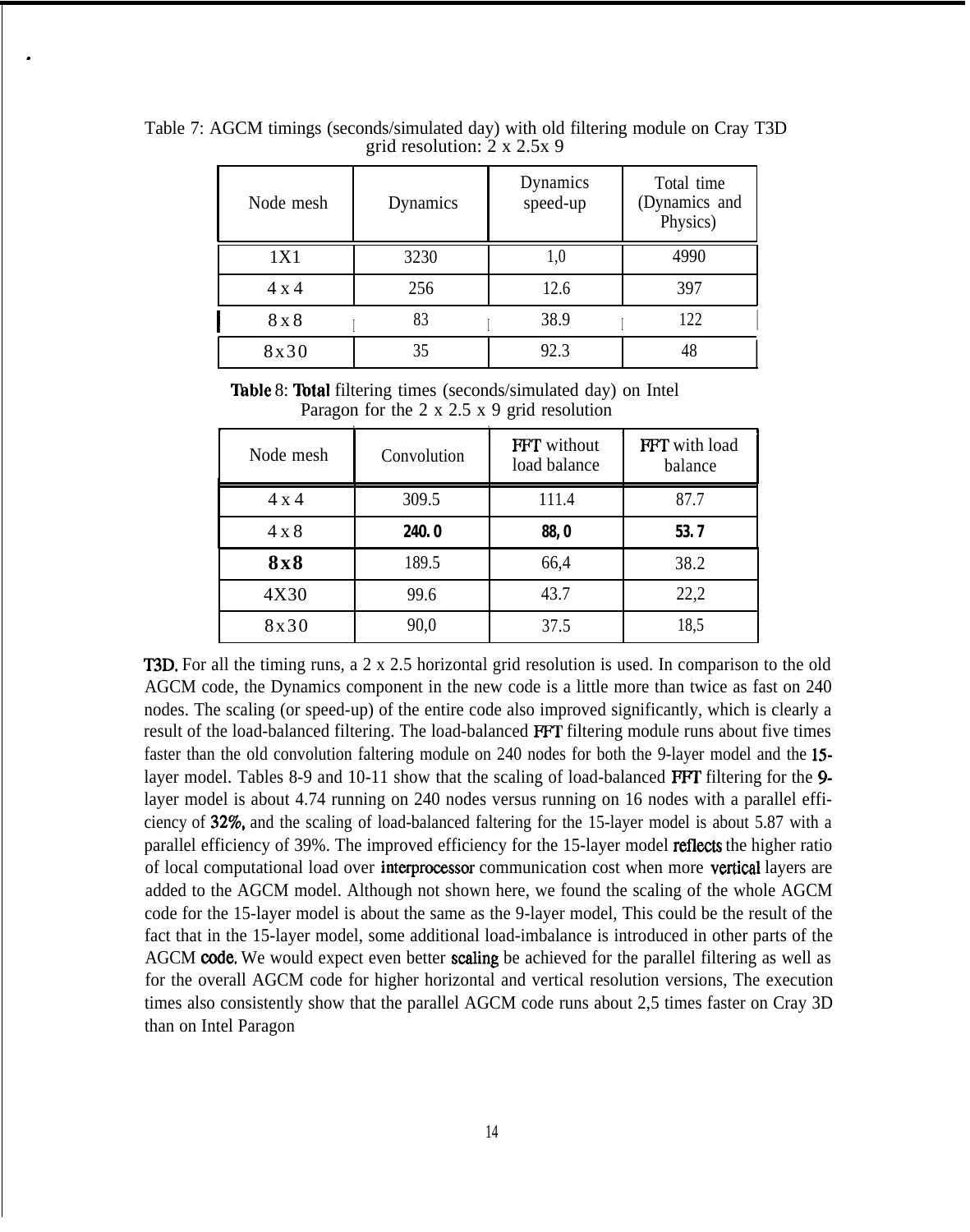| Node mesh | Convolution | <b>FFT</b> without<br>load balance | <b>FFT</b> with load<br>balance |
|-----------|-------------|------------------------------------|---------------------------------|
| 4x4       | 123.5       | 44.6                               | 35.1                            |
| 4x8       | 96.0        | 35.2                               | 21.5                            |
| 8x8       | 75.8        | 26.4                               | 15.3                            |
| 4X30      | 39.6        | 17.5                               | 8.9                             |
| 8x30      | 36.0        | 15.0                               | 7.4                             |

**Table 9: Total filtering times (seconds/simulated day) on Cray T3D** for the 2 x 2.5x 9 grid resolution

**Table 10: Total filtering times (seconds/simulated day) on Intel Paragon for** the 2 x 2.5x 15 grid resolution

| Node mesh    | Convolution | FFT without<br>load balance | FFT with load<br>balance |
|--------------|-------------|-----------------------------|--------------------------|
| 4x4          | 802         | 304                         | 221                      |
| $4 \times 8$ | 566         | 205                         | 118                      |
| 8 x 8        | 422         | 150                         | 85                       |
| 4X30         | 217         | 96                          | 49                       |
| 8x30         | 188         | 81                          | 37                       |

## **5, Software design issues for GCM applications**

GCM simulation codes are typically very large software packages containing tens of thousands lines of code and hundreds of source code tiles, which were developed over a long period of time and are often still being updated by different groups of scientists. Another goal of our work is trying to develop a framework for developing portable, reusable and maintainable library-type modules which will be useful for current and **future** GCM applications.

The original parallel AGCM code was implemented in F77 with an internal message-passing interface. The **portability** of the code on distributed memory multiprocessors was achieved by using two macro utilities for message-passing interfaces and memory-allocation protocols. This macro-oriented approach unfortunately also introduced some complications to the code maintenance and modifications. First, the code needs to go through two macro preprocessors before a standard **Fortran** 77 compiler **can** be applied, which **can** cause problems when moving the code to a new machine because macro preprocessors may behave differently. Embedding macros in the code also make changes to the code error-prone if one is not familiar with how the macros will be expanded, We think portability for AGCM code can be achieved in a simpler and more reliable way. Our approach is to **define** generic interfaces for possibly machine-dependent operations such as message-passing interfaces and memory management, but the implementation of the interfaces is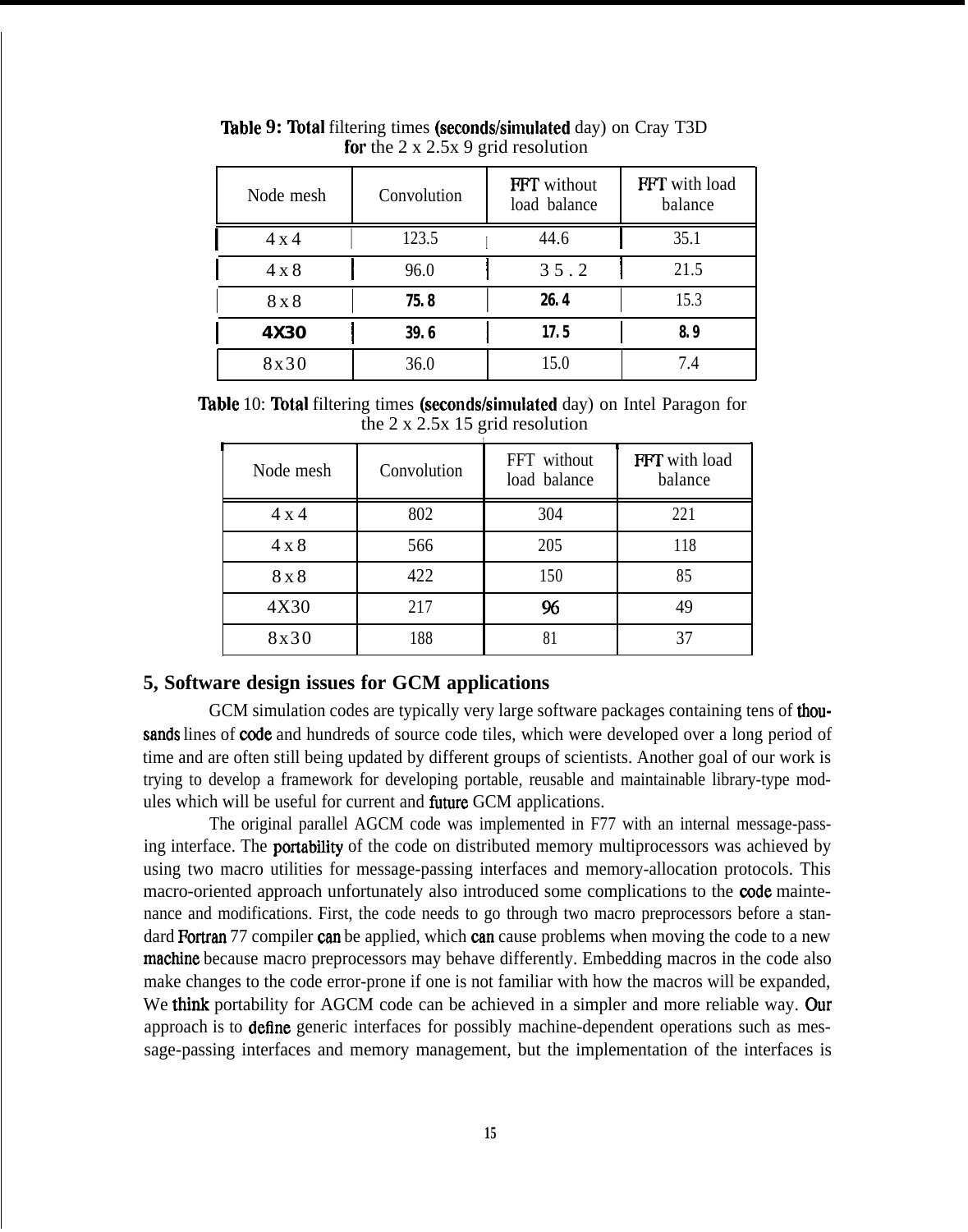| Node mesh    | Convolution | FFT without<br>load balance | <b>FFT</b> with load<br>balance |
|--------------|-------------|-----------------------------|---------------------------------|
| $4 \times 4$ | 320         | 121                         | 88                              |
| $4 \times 8$ | 226         | 82                          |                                 |
| 8x8          | 168         | 60                          | 34                              |
| 4X30         | 86          | 38                          |                                 |
| 8x30         | 75          | 32                          |                                 |

**Table 11: Total filtering times (seconds/simulated day) on Cray T3D for the** 2 x 2.5 x 15 **grid resolution**

wrapped up in a very small number of subroutines, These subroutines are selectively compiled depending on the specific machine where the code is to run, We believe our approach can reduce the machine-dependent portion of the code to a minimum and thus make the maintenance and modification to the code much easier, The old parallel AGCM code is also hard to modify due to the spread of many global variables in various parts of the code, When we tried to make a small change to some data structure used in the Physics component for load-balancing, for example, it turned out changes had to be made in many parts of the code for it to work, which is both time-consuming and error-prone. We are rewriting parts of the AGCM code in Fortran 90 with the principle of data encapsulation and minimization of global data, which we believe will save the cost of maintaining and modifying the code in the long run.

We are also identifying common numerical algorithms and other operation components in GCM applications, and developing code modules which are reusable and extensible (as application templates) for different GCM applications. In our view, candidate components for GCM applications include efficient finite-difference kernels, parallel spectral filters, communication modules for exchanging ghost-point values at domain-partition boundaries and enforcing (physical) periodic boundary condition, load-balance modules, and fast (parallel) linear system solvers for implicit time-differencing schemes. We believe that, within the scope of GCM applications, these code components can be developed in a unified, highly modular and efficient manner, and we thhk an objected-oriented approach (at least for building the infrastructure of a generic GCM application) implemented in an advanced scientific computing language like Fortran 90 should be used in the code development, With these code components available, the prototyping and implementation of a new, portable and efficient GCM software package on distributed-memory multiprocessors (and on other types of systems as well) will be a lot faster and easier.

### **6. Conclusion and future work**

We have presented our analysis and optimization strategies to improve the overall performance of the parallel UCLA AGCM code on massively parallel computers by implementing a loadbalanced FFT filtering module for the Dynamics component, and a load-balancing module for the physics component. Performance comparisons of the AGCM codes with old and new spectral filtering modules show that a speed-up of a factor 2 is achieved as a result of our work on 240 nodes. Our analysis shows that a load-balanced physics component could improve the AGCM code perfor